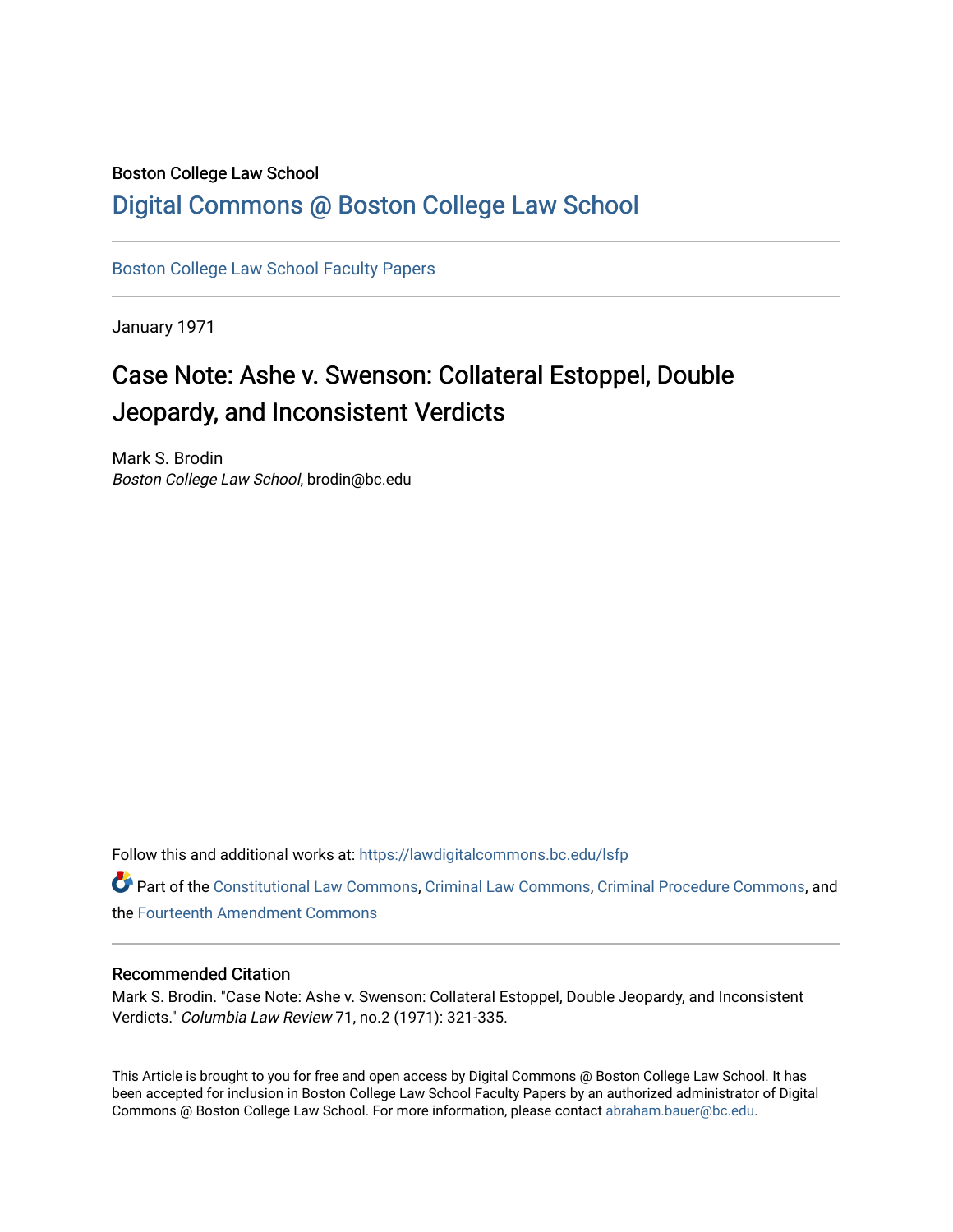### *ASHE v. SWENSON:* COLLATERAL **ESTOPPEL, DOUBLE** JEOPARDY, **AND INCONSISTENT** VERDICTS

#### **INTRODUCTION**

The Supreme Court in *Ashe v. Swenson1* held that the fifth amendment's guarantee against double jeopardy,<sup>2</sup> applicable to the states through the fourteenth amendment,<sup>3</sup> requires that a criminal defendant acquitted of a crime be able to invoke the doctrine of collateral estoppel<sup>4</sup> in a later trial. Commentators had long urged such a rule,<sup> $5$ </sup> and though it has existed for some time in the federal courts, $6$  its elevation to a constitutional requirement is a significant step. The case invites consideration of the meaning and purpose of the double jeopardy guarantee and of the jury system itself. Specifically in regard to the latter, *Ashe* may subvert the currently accepted practice of allowing a jury to reach an inconsistent verdict in certain cases.7 This Comment will examine the effects that *Ashe* may have in these areas.

#### I. THE **INSTANT CASE**

On January 10, 1960, three or four masked men broke into a private home and robbed each of six men who were playing poker. Ashe was charged with robbing one of the players, Knight, and was tried. At the trial, although the proof, both that a robbery had occurred and that money had been taken from Knight and the others, was strong and unchallenged, there was little evidence that Ashe had been present. The defense offered no testimony. The trial judge instructed the jury in effect that if a robbery was proved and if Ashe was one of the robbers, he was guilty even if he had not himself robbed Knight. The verdict was "not guilty due to insufficient evidence."<sup>8</sup>

Where a question of fact essential to the judgment is actually litigated and determined by a valid and final judgment, the determination is conclusive between the parties in a subsequent action on a different cause of action ....<br>RESTATEMENT OF JUDGMENTS § 68(1) (1942).<br>5. E.g., Mayers & Yarbrough, Bis Vexari: New Trials and Successive Prosecutions,

74 HARV. L. REV. 1, 40 (1960) ; Lugar, Criminal Law, Double Jeopardy, and Res Judicata,<br>39 Iowa L. REV. 317, 318 (1954) ; Note, Twice in Jeopardy, 75 YALE L.J. 262, 284 (1965) ; Comment, *Double Jeopardy and Collateral Estoppel it Crimes Arising from the Same Transaction,* **24 Mo. L.** REv. 513, **523** (1959). 6. Sealfon v. United States, **332** U.S. **575** (1948). The *Ashe* Court in fact considered

that "collateral estoppel has been an established rule of federal criminal law at least since this Court's decision more than 50 years ago in *United States v. Oppenheimer,* **242 U.S. 85 [1916]," 397 U.S.** at 443, although *Oppeheimer* involved only res judicata. *See* note *43 infra.*

*7.* Dunn v. United States, 284 **U.S. 390 (1932). 8.** *397* **U.S.** at **437-39.**

<sup>1. 397</sup> U.S. 436 (1970).<br>2. "[N]or shall any person be subject for the same offense to be twice put in jeopardy of life or limb .... **"** 3. Benton v. Maryland, 395 U.S. 784 (1969), *overruling on this point* Palko v. Con-

necticut, 302 U.S. **319** (1937). 4. The principle of collateral estoppel, traditionally invoked in civil cases, can be

expressed as follows: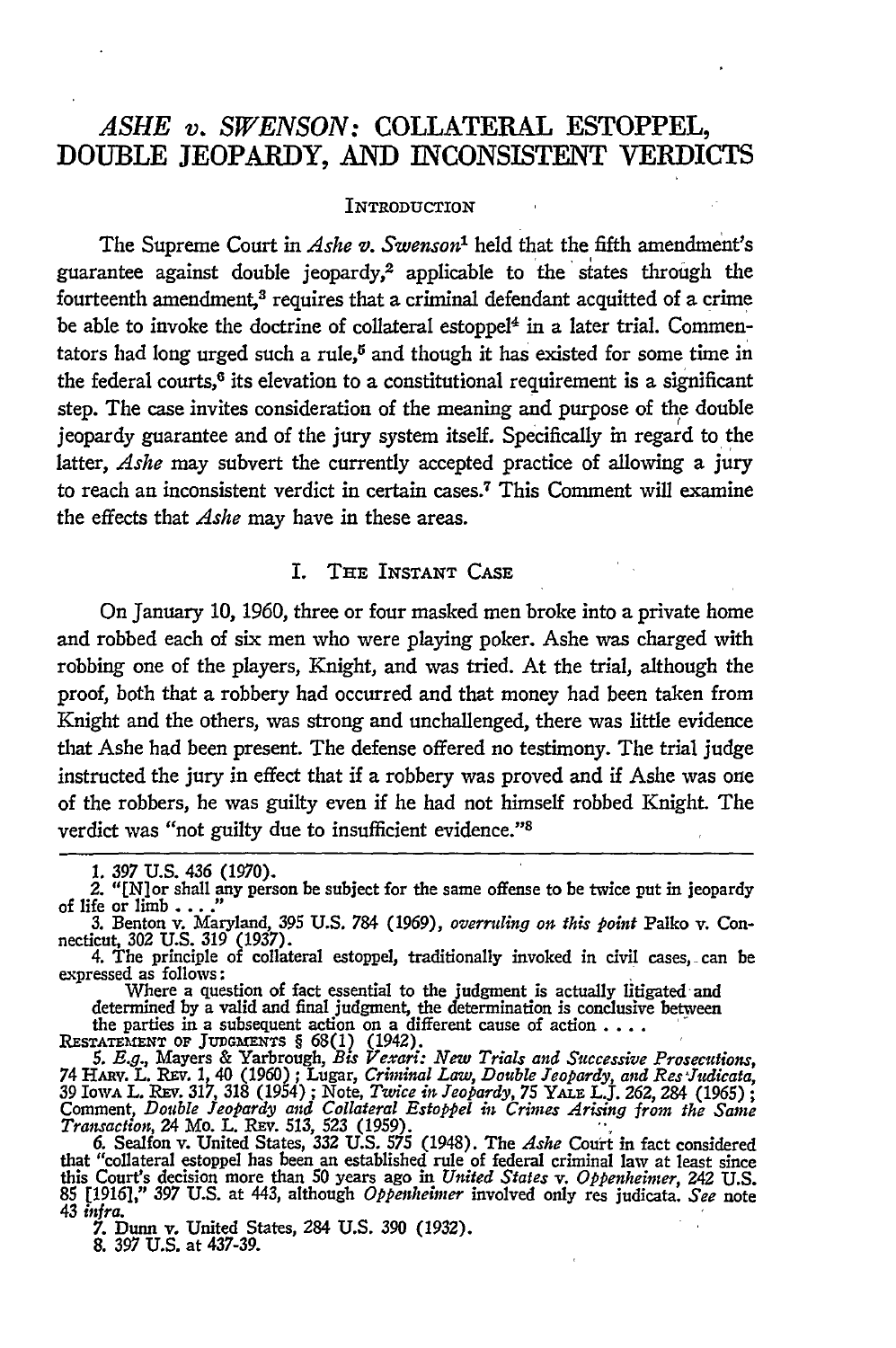Ashe was subsequently tried for robbing another of the poker players during the same incident.<sup>9</sup> His motion to dismiss based on his previous acquittal was denied, and he was convicted. The Missouri Supreme Court affirmed,<sup>10</sup> and, after an unsuccessful collateral attack in the state courts,<sup>11</sup> Ashe brought a habeas corpus action in the federal district court, claiming that the second prosecution violated the double jeopardy clause of the fifth amendment. The court denied the writ,<sup>12</sup> relying on *Hoag v. New Jersey*,<sup>13</sup> which on materially similar facts had held that there was no violation of due process. The court of appeals affirmed,<sup>14</sup> but the United States Supreme Court reversed, holding that Missouri had violated the double jeopardy guarantee when it prosecuted Ashe a second time.15 In an opinion **by** Justice Stewart, the Court decided that the guarantee encompasses collateral estoppel, and that accordingly Ashe's prior acquittal had conclusively determined that he was not one of the robbers.

Justice Stewart noted that the perspective of the problem had changed since the Court's 1958 decision in *Hoag v. New Jersey.'0* At that time it had viewed the question presented by the holding of the second trial solely in terms of the fourteenth amendment's due process clause and concluded that New Jersey had not pursued a course of "fundamental unfairness"17 toward Hoag. The intervening decision in *Benton v. Maryland,'8* however, "held that the Fifth Amendment guarantee against double jeopardy is enforceable against the States through the Fourteenth Amendment,"<sup>19</sup> thereby changing the question from whether collateral estoppel is a requirement of due process to whether it is a part of the more explicit double jeopardy guarantee.<sup>20</sup> Justice Stewart also observed that the Court in *Hoag* had avoided deciding whether collateral estoppel is a constitutional requirement by accepting the state court's determination that the defendant's previous acquittal did not raise any estoppel, i.e., that it did not "actually determine" the issue defendant sought to foreclose.<sup>21</sup> In applying the doctrine, the *Ashe* court rejected the restrictive application of it employed **by** some courts :22

- 
- 18. **395** U.S. 784 **(1969).** *See* text accompanying note **3** *supra,* **19.** Ashe v. Swenson, 397 U.S. 436, 437 (1970).
- 
- 

20. *Id.* at 442,<br>21. *Id.* See text accompanying notes 33-36 *infra*. In his majority opinion in *Hoay*,<br>however, Justice Harlan expressed "grave doubts whether collateral estoppel can be re-<br>garded as a constitutional re

*22. See* text accompanying notes 33-41 *infra.*

**<sup>9.</sup>** This is considered a separate offense under Missouri law, which subscribes to the "same evidence" test. *See* text accompanying note 29 *infra.* **10.** State v. Ashe, 350 S.W.2d 768 (Mo. 1961). **11.** State v. Ashe, 403 S.W.2d 589 (Mo. 1966).

<sup>12.</sup> Ashe v. Swenson, 289 F. Supp. 871 (W.D. Mo. 1967).<br>12. Ashe v. Swenson, 289 F. Supp. 871 (W.D. Mo. 1967).<br>13. 356 U.S. 464 (1958). In *Hoag*, the Court avoided the ultimate issue of whether

collateral estoppel in successive criminal prosecutions is a constitutional mandate. *See* text accompanying note 21 *infra.* **14.** Ashe v. Swenson, 399 F.2d 40 (8th Cir. 1968)<br>15. Ashe v. Swenson, 397 U.S. 436 (1970). <br>16. 356 U.S. 4t4 (1958). 17. *Id.* at 467-69.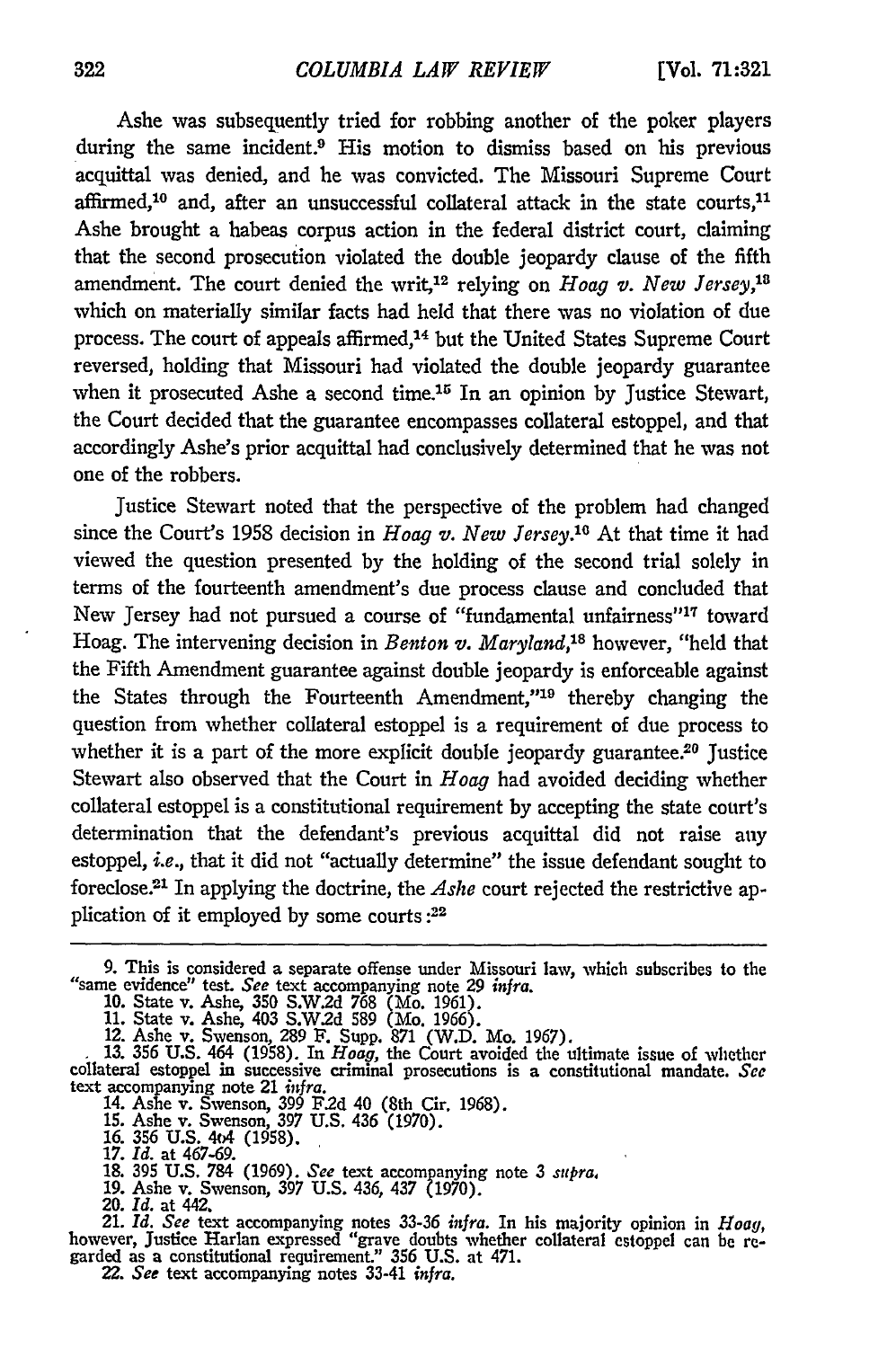[T] he rule of collateral estoppel in criminal cases is not to be applied with the hypertechnical and archaic approach of a 19th century pleading book, but with realism and rationality. Where a previous judgment of acquittal was based upon a general verdict, as is usually the case, this approach requires a court to "examine the record of a prior proceeding, taking into account the pleadings, evidence, charge, and other relevant matter, and conclude whether a rational jury could have grounded its verdict upon an issue other than that which

the defendant seeks to foreclose from consideration."<sup>23</sup>

Applying this approach, Justice Stewart noted that the record was devoid of any indication that the first jury could rationally have found that a robbery had not occurred or that Knight had not been a victim of that robbery. "The single rationally conceivable issue in dispute before the jury was whether the petitioner had been one of the robbers. And the jury by its verdict found that he had not."<sup>24</sup> Thus, the Court held, Ashe's second prosecution on the same issue violated the guarantee against double jeopardy.

Justices Black, Harlan, and Brennan each wrote concurring opinions. Chief Justice Burger dissented; he denied that the first jury's acquittal had necessarily determined that Ashe was not present at the robbery scene, hinted in passing at the problem of mutuality of estoppel, $25$  and expressed strong opposition to the position taken by Justice Brennan, in his concurring opinion, that the robberies of multiple individuals in the same episode were not sufficiently discrete to justify multiple trials.<sup>26</sup>

#### II. THE GUARANTEE AGAINST DOUBLE JEOPARDY

To appreciate the significance of the Court's extension of collateral estoppel to successive criminal trials and to comprehend the policy considerations involved, it is necessary to examine the protection afforded defendants under the double jeopardy clause.<sup>27</sup> As Professor Lugar has observed:

*26.* **397 U.S.** at 460-70 (dissenting opinion). *27.* The double jeopardy protection, which is contained in the fifth amendment of the United States Constitution and in many state constitutions, is derived from the English

**<sup>23. 397</sup> U.S.** at 444, *quoting* Mayers & Yarbrough, *supra* note 5, at **38-39.**

<sup>24.</sup> **397** U.S. at 445. **25.** In civil cases, "[t]he rule of mutuality in collateral estoppel holds that unless both parties are bound by a prior judgment, neither may use the prior judgment as determinative of an issue in a second action." Semmel, *Collateral Estoppel, Mutuality and Joinder of Parties,* **68 CoLum.** L. REv. 1457, 1459 (1968). The rule usually applies where collateral estoppel is sought to be invoked by a *non-party* to the first action, however, and is only justified by possible unfairness in subjecting a party to unforeseen liability vis-à-vis a presently unknown adversary. rationale would seem to be inapplicable in successive *criminal* prosecutions against the same defendant, where the state may be precluded from invoking collateral estoppel against him due to various constitutional considerations. *See* Comment, *The Use of Collateral EstoppelAgainst the Accused,* **69 COLUm.** L. REv. 515 (1969). *See also* Gershenson, *Res Judicata in Successive Criminal Prosecutions,* 24 **BRooK.** L. REv. 12 (1957) **;** Comment, Res Judicata in Criminal Cases, 27 TEX. L. REV. 231 (1948). United States v. DeAngelo.<br>138 F.2d 466, 468 (3d Cir. 1943), and United States v. Carlisi, 32 F. Supp. 479, 482<br>(E.D.N.Y. 1940), for example, both indicate in dic be used against a defendant. The majority in *Ashe,* In any event, was not bothered **by** this possibility in holding that a defendant could invoke collateral estoppel in his own behalf.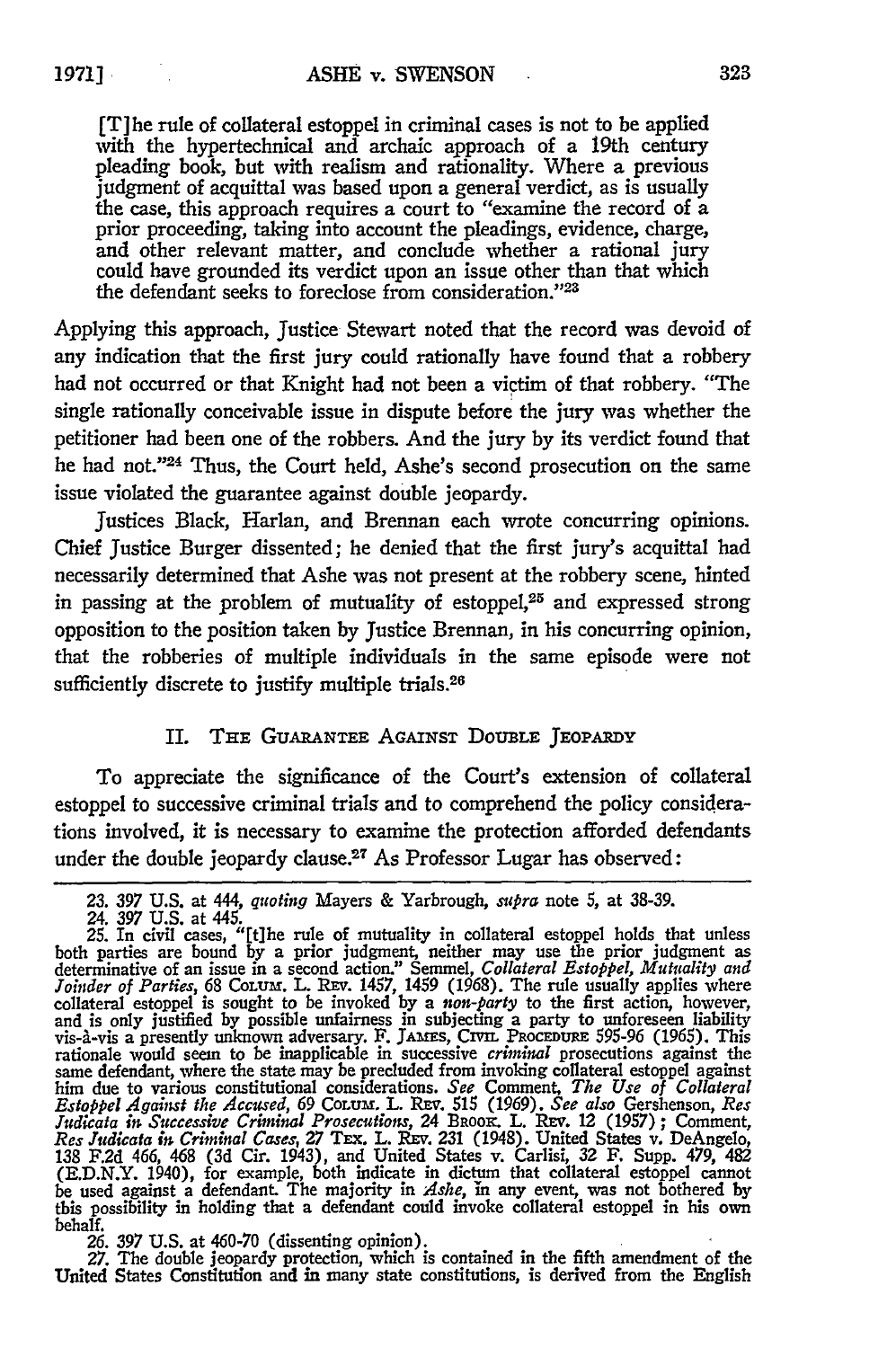[W]ith the ever-expanding number of statutory offenses the protec- tion provided by this principle [double jeopardy] becomes less and less since the doctrine applies only where the defendant is twice placed in jeopardy for the *same offense.* Under rules generally applied by the courts in determining whether the same offense is being charged, the prosecutor may, with little imagination and even less research, reindict for a different offense if his first venture was unsuccessful, even though the defendant is being retried for essentially the same anti-social conduct.28

The rule described as "generally applied by the courts" for the determination of whether double jeopardy precludes a subsequent prosecution is the "same evidence" test: If the matter set out in the second indictment was admissible as evidence under the first indictment, and if a conviction could properly have been sustained upon such evidence, then the plea of double jeopardy is valid.<sup>29</sup> This test allowed the reprosecution of Ashe; since different victims were involved in the two separate charges, there was some difference in the evidence necessary for conviction under them. This rule would seem to open the door to frustration of the policy of the double jeopardy clause, which is to protect defendants from harassment and oppression by the state,<sup>30</sup> since the defendant is often forced to litigate *some* issues, at least, more than once. A few courts, apparently disturbed by this fact, $31$  have employed the "same transaction" test, which Justice Brennan advocated in his concurring opinion in *Ashe.32* Under this formulation, double jeopardy will preclude a subsequent prosecution if both offenses charged were part of the same criminal episode, as was clearly the case in *Ashe.*

The Court majority took a middle course in deciding that the doctrine of collateral estoppel is a constitutional requirement in successive criminal trials, and by giving the words "actually determined" a liberal application based on the assumption that a jury acts rationally. An examination of the line of cases rejected by the Court reveals the unsatisfactory nature of a narrower view.

In *Hoag v. New Jersey*,<sup>33</sup> for example, the defendant was tried on three separate indictments consolidated for one trial, for robbing three persons on

 $\epsilon_{\rm{tot}}$ 

pleas of *autrefois acquit and autrefois convict. See* 4 W. BLACKSTONE, **COIMENTARIES \*335:** "[T]he plea of *autrefois acquit,* or a former acquittal, is grounded on this universal maxim of the common law of England-that no man is to be brought into jeopardy of

his life, more than once for the same offense."<br>28. Lugar, supra note 5, at 317; accord, Kirchheimer, The Act, the Offense and Double<br>Jeopardy, 58 YALE L.J. 513 (1949): "Under existing procedure, a skillfull prosecutor fin it easy to manipulate offense categories in such a way as to sidestep constitutional guar-

anties against double jeopardy." *Id.* at 525.<br>
29. The test appears to have arisen in Rex v. Vandercomb and Abbott, 2 Leach 708,<br>
720, 168 Eng. Rep. 455, 461 (Crown, 1796). *See also* Blockburger v. United States, 284<br>
U. **79, 83, 86 (1937). 30.** *See* text accompanying'notes 54-58 *infra.* **31.** *See* Lugar, *supra* note **5,** at **323.**

**<sup>32. 397</sup> U.S.** at 453 (concurring opinion). *See* text accompanying notes **59-60** *in fra.* **33.** 356 **U.S.** 464 **(1958).**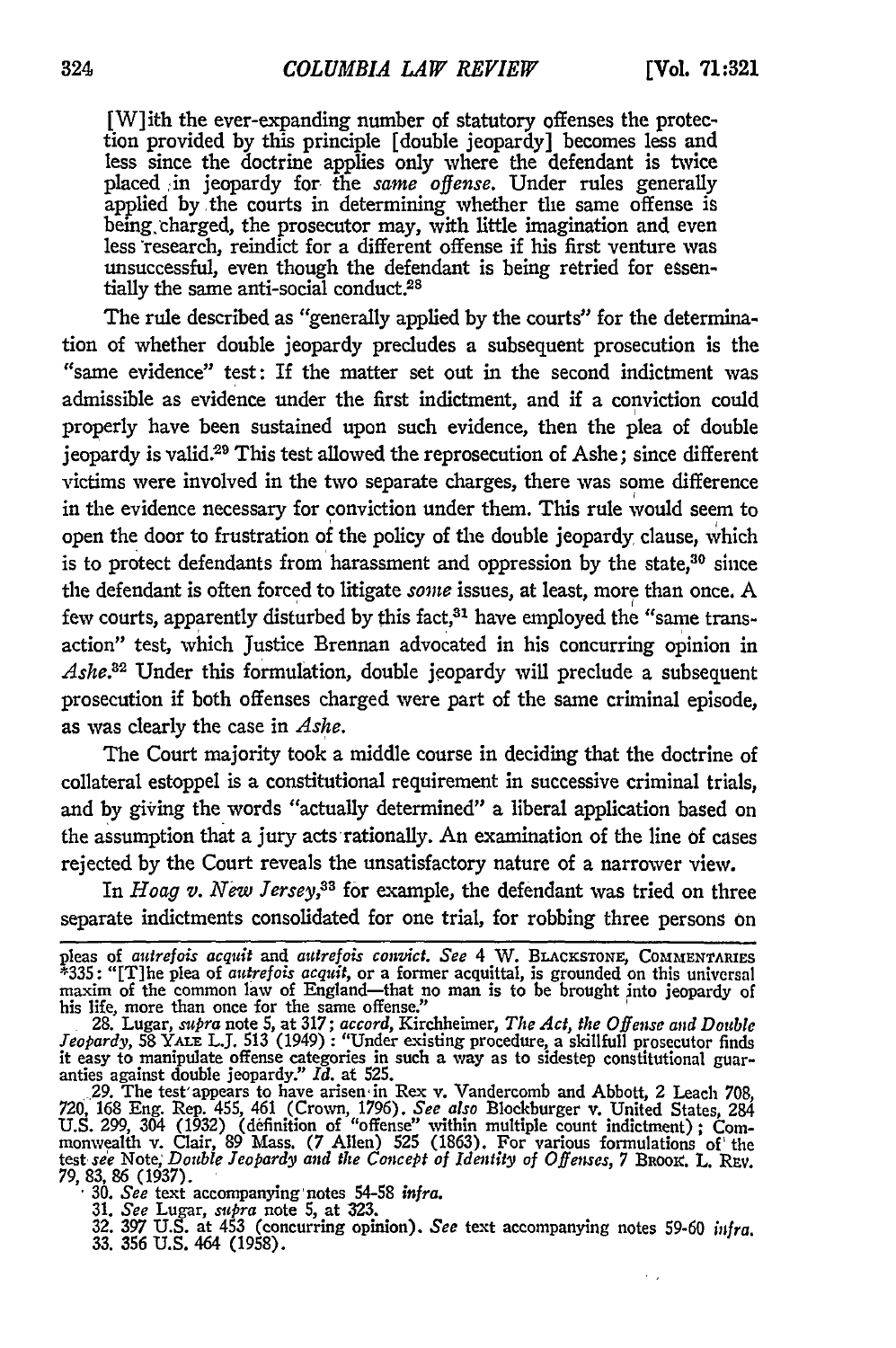the same occasion. For his defense he offered an alibi; after being acquitted, he was later indicted, tried, and convicted for robbing a fourth person during the same occurrence. The Supreme Court upheld the conviction, agreeing with the state court's ruling that no estoppel was raised because the first jury might *not* have believed Hoag's alibi and might have acquitted on the basis of some element of the prosecution's case that he did not contest at- the trial. In other words, the Court reasoned that the first jury did not "necessarily decide" the issue of defendant's presence at the crime, even though this was the only issue he had contested. As the state court said:

There is nothing to show that the jury did not acquit the defendant on some other ground or because of a general insufficiency in the State's proof. Obviously, the trial of the first three indictments involved several questions, not just the defendant's identity, and there is no way of knowing upon which question the jury's verdict turned.<sup>34</sup>

Chief Justice Warren and Justices Douglas and Black, dissenting in *Hoag,* disagreed with the state court. Justice Douglas wrote:

The resolution of this crucial alibi issue in favor of the prosecution was as essential to conviction in the second trial as its resolution in favor of the accused was essential to his acquittal in the first trial. Since petitioner was placed in jeopardy once and found not to have been present or a participant, he should be protected from further prosecution for a crime growing out of identical facts and occurring at the same time.<sup>35</sup>

Over vigorous dissent, then, the Court in *Hoag* approved the view that since a general verdict of acquittal does not show on its face the reason for the conclusion, the jury rendering it may have acquitted because of a general failure of proof, and hence no one issue of fact can be said to have been "necessarily determined." In *Hoag,* this meant making the assumption that the jury refused to believe unimpeached and uncontradicted testimony for the prosecution concerning the occurrence of the robbery.<sup>36</sup> This is the very assumption the Court rejected in *Ashe* by imputing rationality to the jury. In a footnote, the *Ashe* Court quoted with approval the following criticism of the rule of *Hoag:*

"If a later court is permitted to state that the jury may have disbelieved substantial and uncontradicted evidence of the prosecution on a point the defendant did not contest, the. possible multiplicity of prosecutions is staggering.... In fact, such a restrictive definition of 'determined' amounts simply to a rejection of collateral estoppel; since it is impossible to imagine a statutory, offense in which the government has to prove only one element or issue to sustain a 3 7 conviction."37

<sup>34.</sup> State v. Hoag, 21 **N.J.** 496, 505, 122 A.2d *628,* 632'(1955).

<sup>35. 356</sup> U.S. at 479 (dissenting opinion).<br>36. *See Knowlton, Criminal Law and Procedure*, 11 RUTGERS L. REV. 71, 90 (1956)<br>37. 397 U.S. at 444 n.9, quoting Mayers & Yarbrough; *supra* note 5, at 38.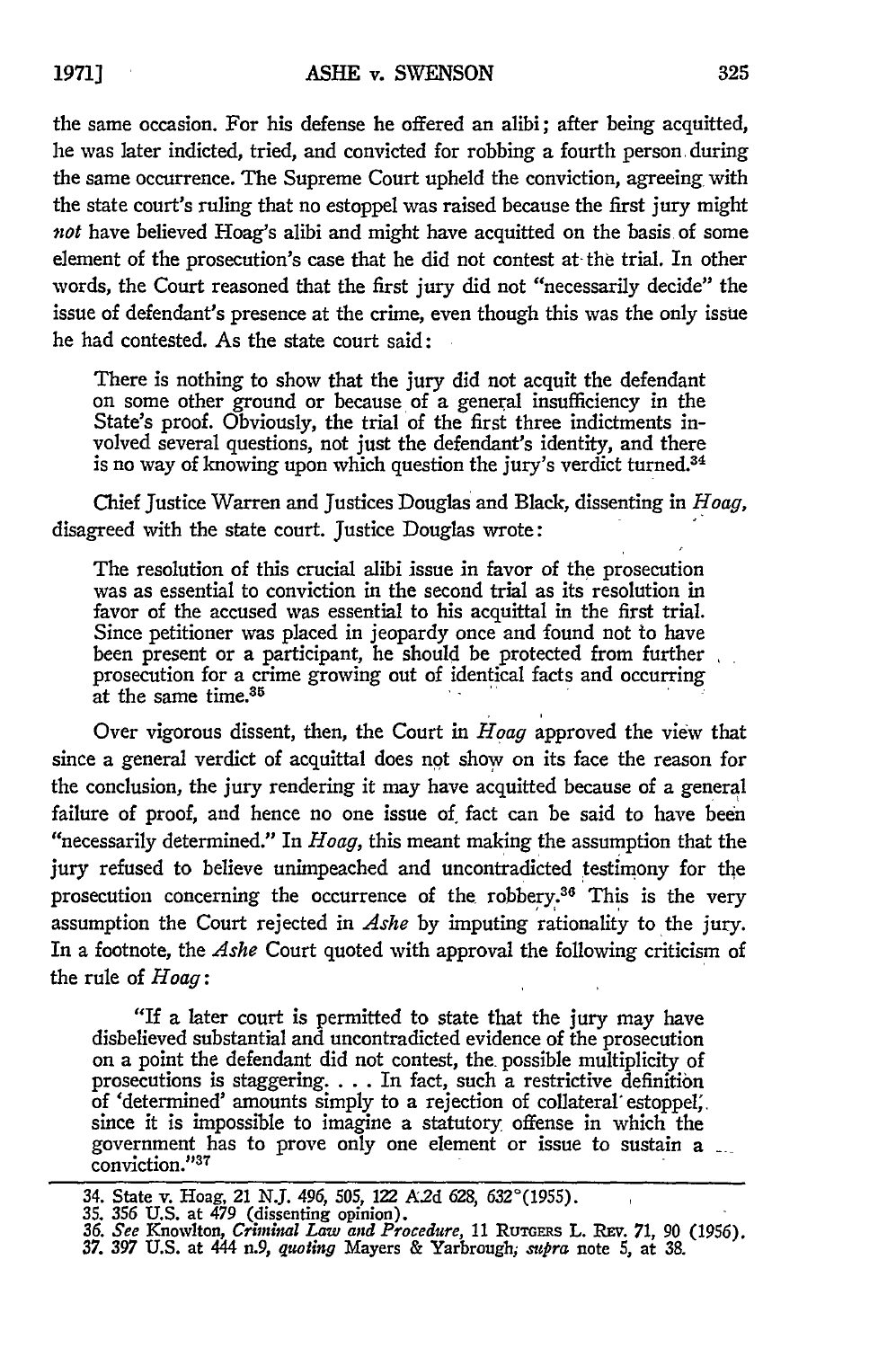A case similar to Hoag in its material facts and in the court's approach to collateral estoppel is *People v. Rogers.38* There were two indictments, one charging that the defendant had robbed *A,* the other charging that at the same place and time he had attempted to rob *B.* The defendant was tried on the first charge; he defended with an alibi and was acquitted. In denying a motion in arrest of judgment after a conviction in the second trial the court, while accepting the general applicability of collateral estoppel to successive criminal trials, rejected defendant's contention that collateral estoppel should be applied in this particular case to the issue of his presence at the robbery scene. The court wrote:

**Of** itself the verdict spoke but one thing, that defendant was not guilty. On what evidence or lack of evidence it was based it is legally impossible to say. To the argument that it was based upon the alibi it may with equal force be argued that if was based on the failure of proof of either or both essentials of the crime and that the testimony in support of the alibi was either ignored or disbelieved.<sup>39</sup>

It might be said of this approach that it pays lip service to the applicability of collateral estoppel to criminal trials but then destroys the usefulness of the doctrine by unreasonably restricting the issues "actually determined" at a prior trial. A recent example is *State v. Sanders*,<sup>40</sup> which involved the murder, at the same place and at approximately the same time, of two girls. Sanders was tried for the murder of girl *A;* the jury found him not guilty by reason of insanity. He was then tried for the murder of companion girl *B.* The trial judge applied collateral estoppel in dismissing the charge, holding that the defendant's insanity at the time of the alleged crime had already been adjudicated by the prior acquittal. The appellate court reversed, holding the Sanders's insanity at the time of girl B's murder had *not* been previously adjudicated. The court argued that the prior verdict had decided only defendant's insanity at the time of girl *A's* murder and hypothesized that he may have killed *B* first, while sane, and then gone insane and killed *A;* or that he may have been only temporarily insane when he killed *A,* and regained his sanity before killing *B.*

There was a strong dissent in *Sanders:*

The inescapable logical conclusion reached by the trial judge and overwhelmingly supported by the record in the [prior trial for the murder of girl *A*] is: "[T]he jury could not have reasonably rendered their verdict upon any other basis than a determination by them that the defendant was insane at the time and place, when and where, both [girls were murdered]."<sup>41</sup>

<sup>38, 102</sup> Misc. 437, 170 N.Y.S. 86 (Sup. Ct. N.Y. County), aff'd, 184 App. Div. 461, 171 N.Y.S. 451 (1st Dep't 1918), aff'd, 226 N.Y. 671, 123 N.E. 882 (1919). 39. 102 Misc. at 440, 170 N.Y.S. at 88. Accord, State v. Barton,

<sup>41.</sup> *Id.* at 294 (dissenting **opinion).**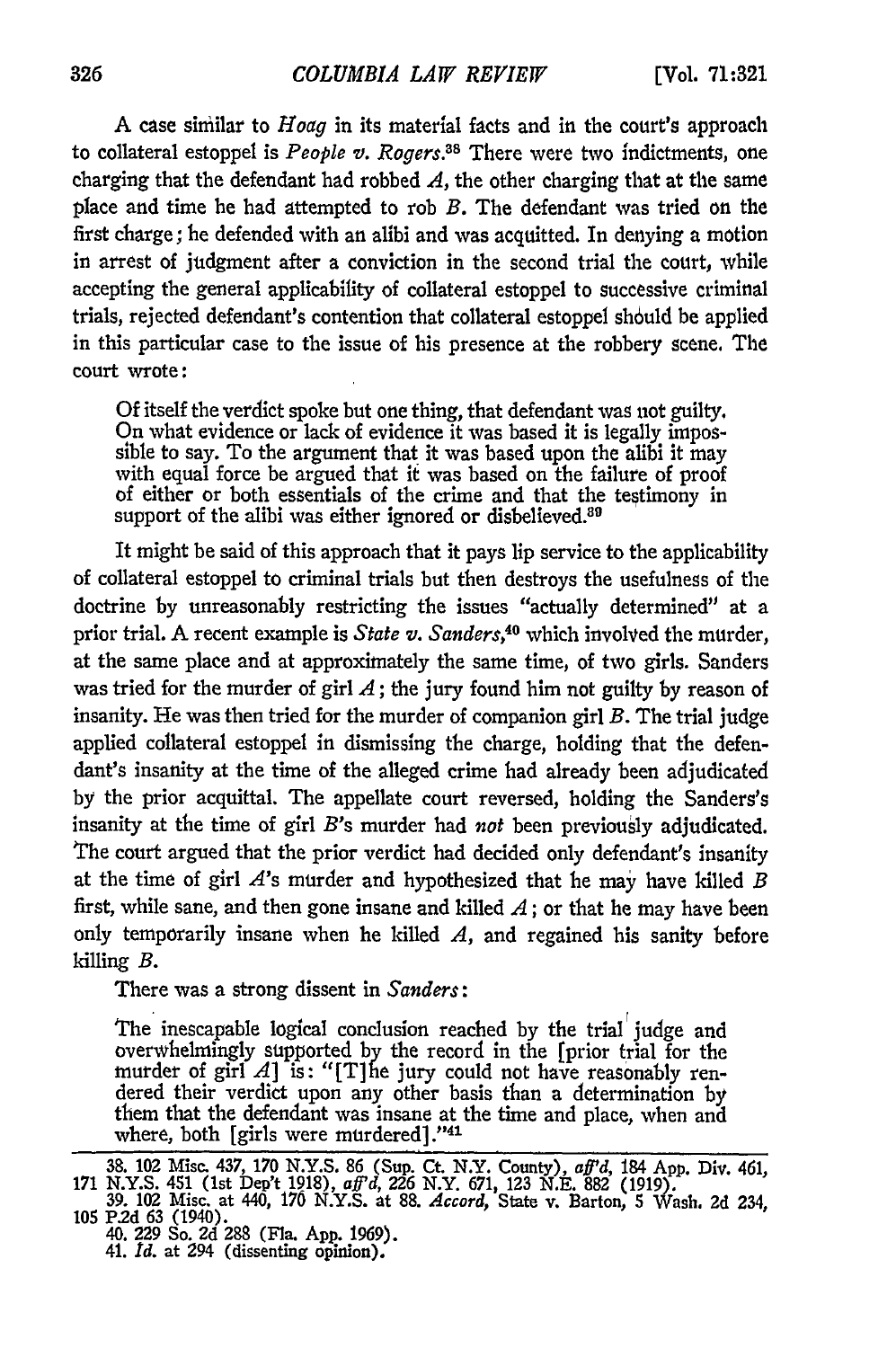The approach of the dissent in *Sanders* to the conclusiveness of prior acquittals, sometimes referred to as the doctrine of "reasonable speculation,"42 is characteristic of the line of cases vindicated by *Ashe.* In 1916 the Supreme Court indicated that collateral estoppel extends in the federal courts to successive criminal trials as well as civil trials.<sup>43</sup> Rejecting the argument of the Government that the doctrine of res judicata is applicable to criminal cases only in the modified form of the double jeopardy clause, Justice Holmes wrote: "It cannot be that the safeguards of the person, so often and so rightly mentioned with solemn reverence, are less than those that protect from a liability in debt."<sup>44</sup>

Since 1916, the current of federal opinions has been strongly in favor of the use of collateral estoppel in criminal trials,<sup>45</sup> although not on the constitutional grounds relied upon in *Ashe.* Some of these cases employed the doctrine of "reasonable speculation," under which the court will examine the record of the previous prosecution, evaluate the pleadings, defenses, evidence, and jury instructions, and then determine the issue or issues upon which a rational jury must have reached its verdict. 46 Such an approach saves a general verdict of acquittal from the impotence it is afforded in such cases as *Hoag, Rogers,* and *Sanders.47*

In *Sealfon v. United States,48* for example, petitioner had been tried and acquitted on a conspiracy charge, and then was tried for the substantive offense. The crux of the prosecution's case at the second trial was an alleged agreement vital to its case at the first trial. In an opinion **by** Justice Douglas, the Court rejected the prosecution's argument that the'basis of the first jury's acquittal could not be known with certainty:

The instructions under which the verdict was rendered, however, must be set in a practical frame and viewed with an eye to all the circumstances of the proceedings. We look to them only for such light as they shed on the issues determined by the verdict.<sup>49</sup>

45. Mayers & Yarbrough, *supra* note **5,** at **38.** *46. See* United States v. Kramer, **289 F.2d 909** (2d Cir. 1961); text accompanying note **23** *supra.* 47. Note, *Twice in Jeopardy, supra* note 5, at **285.**

48. **332** U.S. 575 (1948 . *See* note 43 *supra.* 49. 332 **US.** at **579** (citation omitted).

*<sup>42.</sup> See* Note, *Twice it; Jeopardy, supra* note 5, at 285.

<sup>43.</sup> United States v. Oppenheimer, 242 U.S. 85 (1916). This case did not involve any collateral estoppel issue; the Court held only that res judicata was applicable to the facts before it, since they involved a subsequent prosecution for the *same* offense where, for technical reasons, a plea of double jeopardy was not valid. The rule was apparently first widened to include collateral estopp and more clearly so in Sealfon v. United States, 332 U.S. 575 (1948). The *Ashe* Court in fact considered the matter decided by *Oppenheimer,* **397** U.S. at 443, *(see* note 6 supra), though Justice Holmes himself (who wrote for the Oppenheimer Court) did not<br>seem to agree. See text accompanying note 66 infra. For a discussion of the Sealfon case<br>see text accompanying notes 48-50 infra.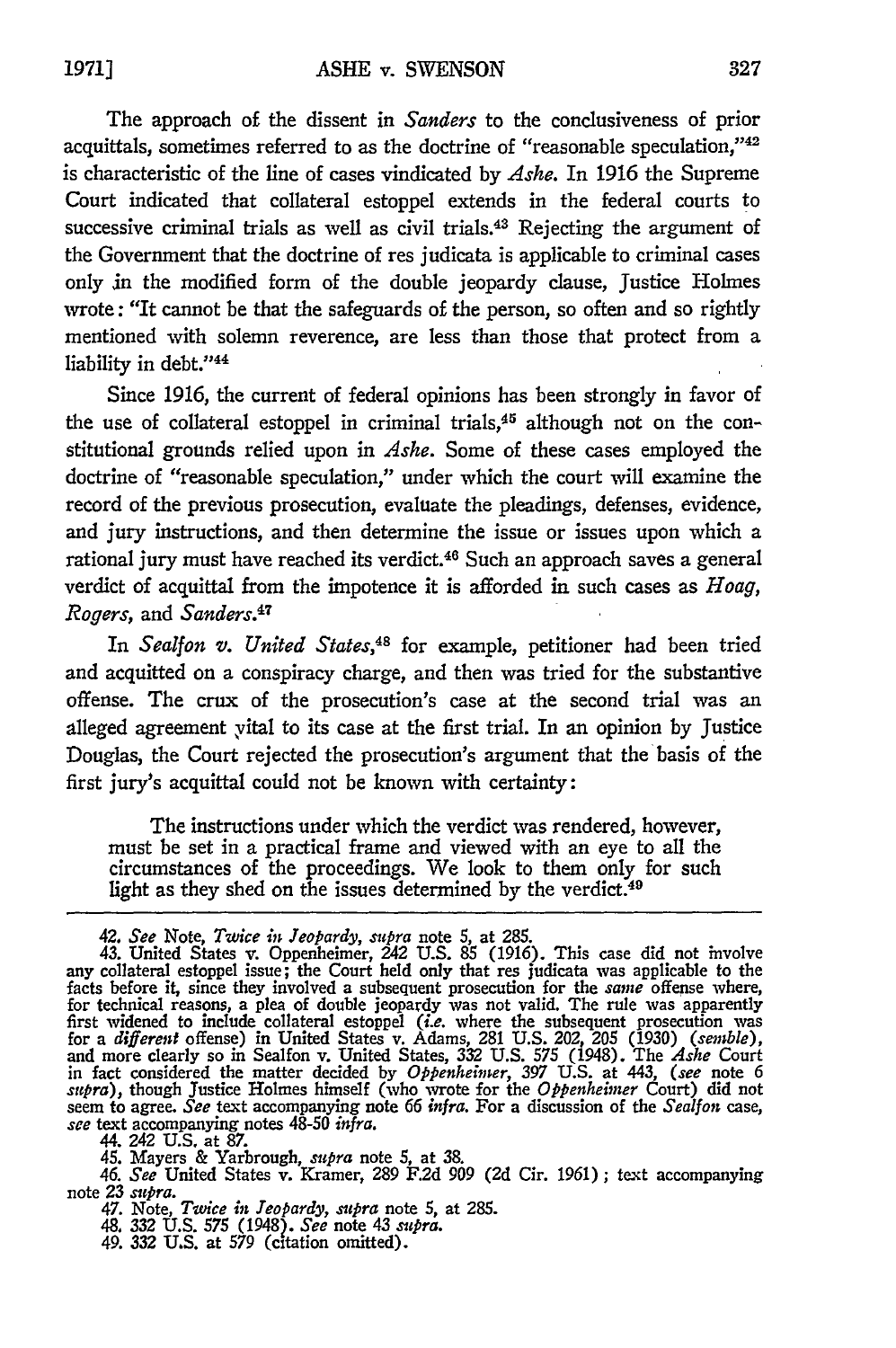The Court found that the only instructions **by** the first trial judge relating to the facts of the case caused the jury necessarily to consider and determine in its acquittal the same issue that was controlling in the second trial. Since he was acquitted, the determination must have been in the accused's favor, and the Court held that collateral estoppel precluded the prosecution from relitigating that issue in the second trial.

In *United States v. DeAngelo*,<sup>50</sup> the defendant's conviction was reversed because he had not been permitted to use a general verdict of acquittal from a prior robbery trial to bar relitigation of the issue of his presence and participation in the crime in a subsequent conspiracy trial based on the same conduct. The court reasoned that since the prior indictment had alleged defendant's presence and participation and since his plea of not guilty had put in controversy every material allegation of the charge, the verdict of acquittal necessarily determined those issues adversely to the prosecution's allegations. The court distinguished between collateral estoppel and double jeopardy:

The conclusiveness of a fact which has been competently adjudicated **by** a criminal trial is not confined to such matter only as is sufficient to support a plea of double jeopardy. Even though there has been no former acquittal of the particular offense on trial, a prior judgment of acquittal on related matters has been said to be conclusive as to all that the judgment determined. . . . The matter is one of collateral estoppel of the prosecutor.<sup>51</sup>

**50. 138** F.2d 466 **(3d** Cir. 1943). **51.** *Id.* at 468 (citation omitted). *See also* Yawn v. United States, 244 F.2d 235 (5th Cir. 1957), which held that where a defendant was acquitted of the substantive charge<br>of unlawful possession of a still, the doctrine of collateral estoppel was applicable and<br>precluded the Government from establishin

prosecution for conspiracy.<br>Many state court decisions similarly follow the "reasonable speculation" approach. In<br>State v. George, 253 Ore. 458, 455 P.2d 609 (1969), it was held that where the evidence and the instructions given in a trial resulting in defendant's acquittal of the murder of one of<br>two shooting victims established that both victims were killed by the same shot and that<br>all criminal responsibility for firing t court rejected the state's argument that the first jury may have disbelieved the expert's one-bullet theory, noting that there was no evidence before the jury to sustain an alterna-

tive theory. In People v. Grzesczak, 77 Misc. 202, **137 N.Y.S. 538** (Nassau County Ct. 1912), the accused did not attempt in his first trial to deny that the crime (arson) had been committed; he merely contended that he had not participated, and he was acquitted. The court directed a verdict of not guilty in a second trial of defendant, for robberv arising out of the same transaction, on the ground that

sarily found that the defendant was not present at the crime scene. The court wrote:<br>The only litigated question of fact on both these indictments is the presence of the<br>accused when these crimes were committed. That quest cided, it cannot again be tried. Should the jury in this case find the defendant<br>guilty nnder the defense herein interposed, that of an alibi, we would be con-<br>fronted with two incompatible verdicts, which would amount to he was present. *Id.* at **206, 137 N.Y.S.** at 541.

While the policy motivating the court in *Graescaak* was the avoidance of inconsistent verdicts, see text accompanying notes 61-79 *infra*, other courts have emphasized different reasons for applying collateral estoppel an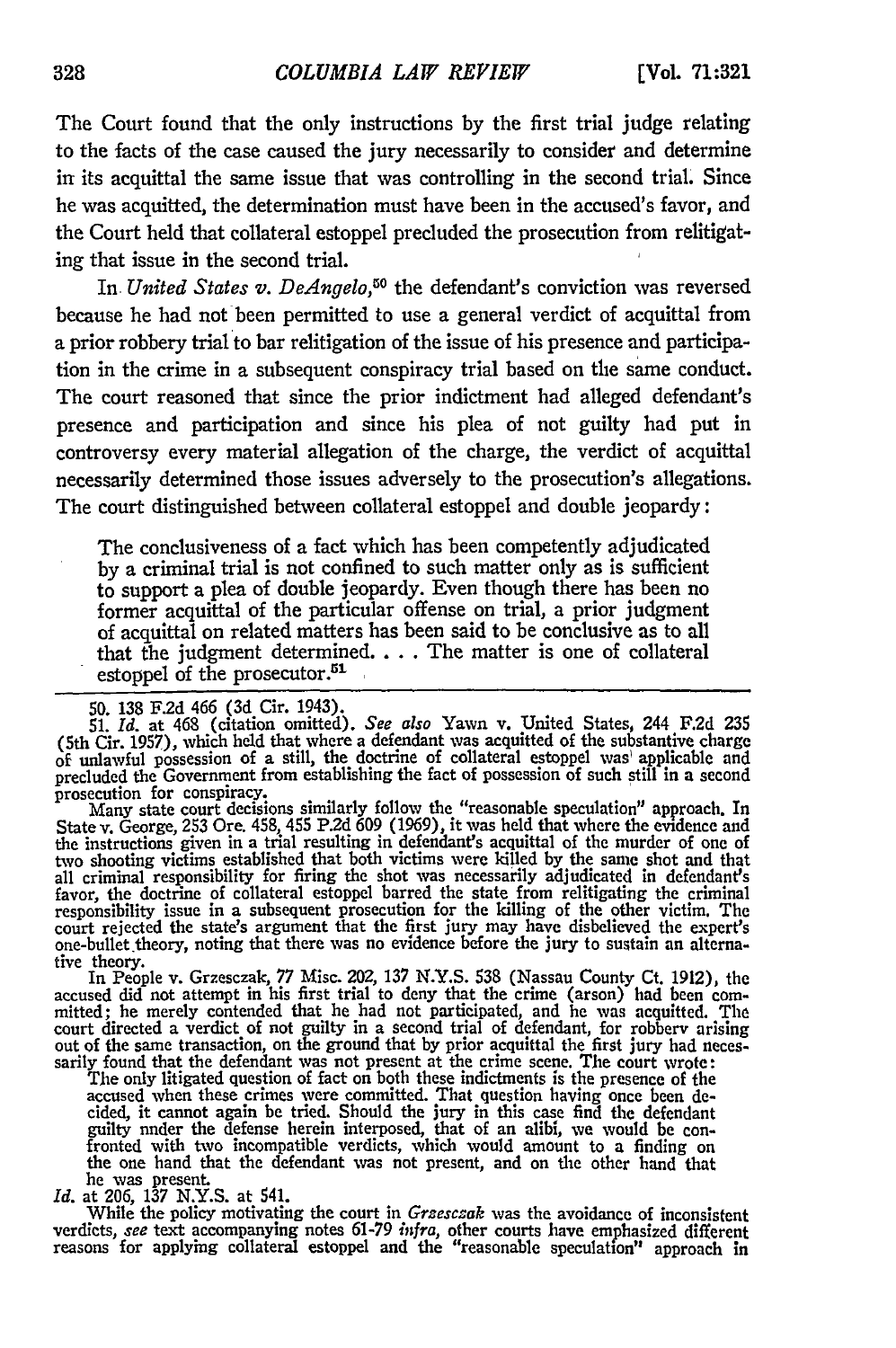These cases reveal the difficulties courts encounter in applying- collateral estoppel to criminal cases. The main problem is determining what issues a prior acquittal has "necessarily determined." While this problem also arises when the doctrine is used in civil litigation, it is more acute in the criminal area; in criminal cases the defense plea is usually a general denial ("not guilty"), the jury instructions usually set out several theories on which the jury might find the defendant not guilty, and the verdict returned by the jury is a general one.52 Arguably the danger in the use of collateral estoppel under these circumstances is that it will preclude too much, *i.e.*, that the prosecution may be estopped from relitigating an issue that, while touched upon by a prior trial, was not "actually determined" by the judgment, thus frustrating the public interest in punishing criminals. *Ashe* requires only, however, that the court decide, after a thorough search of the trial record, what issues a rational jury *must* have decided in reaching its verdict; if the jury *might* not have decided an issue, it will not be foreclosed.<sup>53</sup> If anything, error is likely to be in the prosecution's favor, since a jury will often determine many issues without the verdict and record revealing that it did.

The congruence of the policy considerations behind more traditional uses of res judicata and collateral estoppel on the one hand, and behind the double jeopardy protection on the other, lends strength to the view that the latter should *at least* include the former. It has been said that the application of collateral estoppel in criminal cases presents "questions of policy quite different from those applicable to civil proceedings."<sup>54</sup> "Collateral estoppel in civil cases

In People v. Cunningham, 62 Misc. 2d 515, 308 N.Y.S.2d 990 (Sup. Ct. Kings County 1970), while the court noted that unlike double jeopardy, collateral estoppel had no constitutional basis and was only a rule of evidence, the opinion emphasized the critical role collateral estoppel could play in protecting defendants from harassment when double jeopardy protection was not available. And United States v. Rachmil, 270 F. 869 (S.D.N.Y. 1921), anticipated the *Ashe* decision's reliance on constitutional grounds. The district court sustained a motion to quash an indictment for attempting to evade the income tax, on the ground that there had been a previous adjudication in favor of the defendants in a charge involving identical issues. In the previous trial the accused had been acquitted of having conspired to attempt to evade the income tax. The district court wrote:

wrote:<br>Upon a trial of the present indictment, the issue as to whether the return filed<br>was false and fraudulent, would be a fundamental proposition. That issue was<br>involved in the previous trial, and to permit it to be li

*Id.* at 871.

**52.** Lugar, *supra* note **5,** at **332.**

53. 397 U.S. at 444. See text accompanying notes 23, 37 supra.<br>54. Scott, *Introduction*, 39 Iowa L. Rev. 214, 216 (1954). For a good discussion of<br>the policy considerations behind the civil litigation use of collateral es

criminal cases. In People v. Kleinman, 168 Misc. 920, 6 N.Y.S.2d 246 (Sup. Ct. 1938)<br>the court invoked collateral estoppel in favor of the accused, but noted that it was<br>merely a "rule of evidence." A similar position was 225 F2d 260 **(3d** Cir. 1955): "The issue is not whether there can be inconsistent verdicts from one trial, but rather whether the Government is estopped from relitigating in a second trial facts already determined in the first." *Id.* at 262 (citation omitted); *accord,* Abbate v. United States, 359 U.S. 187 (1959).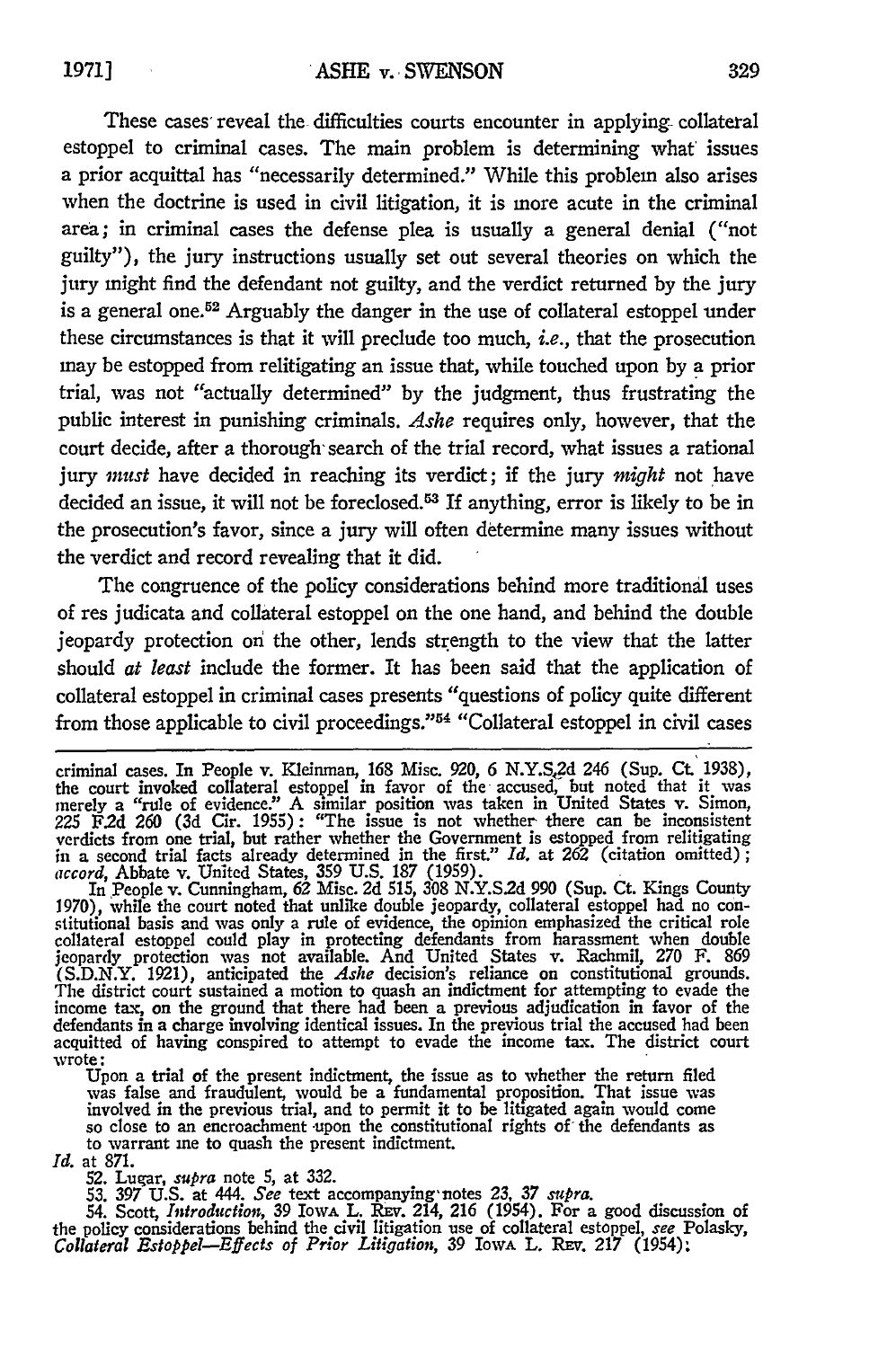is grounded on the belief that the burden of relitigation upon parties and upon the judicial system outweighs the possibility of injustice in perpetuating an erroneous determination in an earlier suit."<sup>55</sup> The burden of relitigation on the defendant in a criminal case is all the more overbearing because of the much greater resources of his adversary---the state-and because of the higher stakes involved-prison, or worse. As one writer expressed it:

In its traditional application, double jeopardy is a rule of finality: a single fair trial on a criminal charge bars reprosecution. Double jeopardy shares the purposes of civil law rules of finality; it protects the defendant from continuing distress, enables him to consider the matter closed and to plan ahead accordingly, and saves both the public and the defendant the cost **of** redundant litigation. But double jeopardy is not simply res judicata dressed in prison grey. It was izes, in some measure, the adversary capabilities of grossly unequal<br>litigants.<sup>56</sup>

Collateral estoppel is a minimum protection because, unlike the "same evidence" test,<sup>57</sup> it operates directly on repetitive litigation, to the extent of foreclosing only litigation of issues that have in fact been previously decided. Without at least this much, the prosecution can use the first trial as a "dry run," as the Court found had happened in *Ashe.58* The result clearly is harassment of the defendant, without any justification in governmental needs.

#### III. THE IMPLICATIONS OF *Ashe*

#### *A. The Same Transaction Test*

The foregoing discussion raises the question whether *Ashe* goes far enough in giving defendants adequate protection under the double jeopardy clause. In his concurring opinion Justice Brennan asserted that the clause requires the prosecution, in most circumstances, to join at one trial all charges growing out of a single criminal act or transaction.5O This view arises from the realization that in many cases, it will be impossible for a later court to say with reasonable certainty what a previous judgment of acquittal has "necessarily concluded." Professor Lugar has written:

As long as the defendant is permitted to plead generally not guilty, not being required to plead specially to the charges contained in the accusation, under the plea of not guilty is allowed to raise affirmative bility that the maxim res judicata will serve as a real limitation on

**<sup>55.</sup>** Mayers & Yarbrough, *supra* note **5,** at **31** (footnote omitted). **56.** Note, *Tice in Jeopardy, supra* note **5,** at **277-78** (footnotes omitted).

*<sup>57.</sup> See* text accompanying note 29 *siepra.* **58. 397 U.S.** at 447. Both the majority opinion, *id.* at 440, and Justice Brennan's concurring opinion, *id.* at **458-59,** described in some detail the improvements in the prosecution's case at the second trial.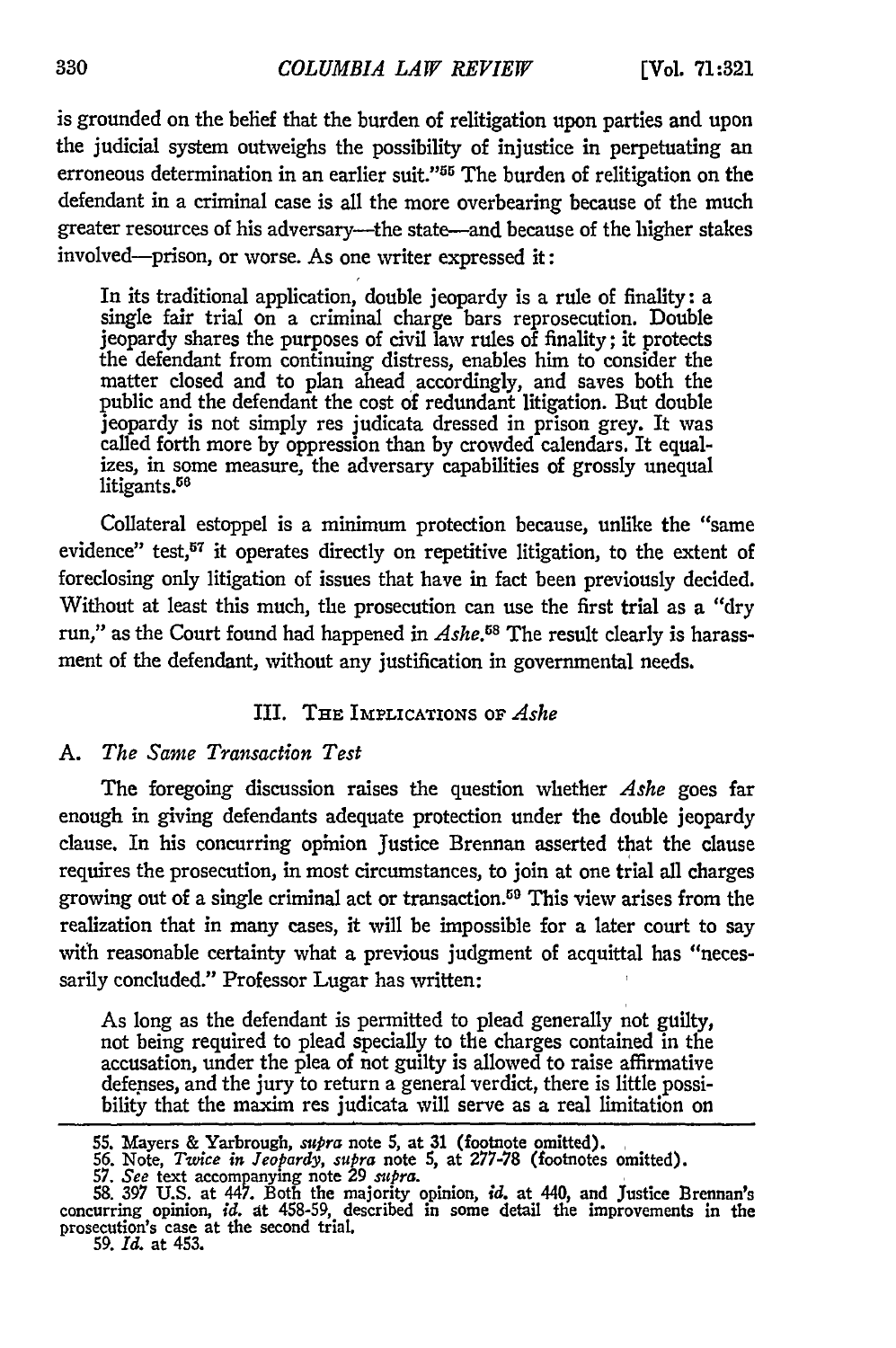repeated prosecutions permitted by the rules used in applying the doctrine of double jeopardy....

Not until the prosecutor is required to use in one case all of the existing operative facts, known or discoverable by him, arising from essentially one criminal act of the accused, or be forever barred from using any of them in future prosecutions, will the accused be protected<br>from undue harassment.<sup>60</sup>

Aside from this strong policy reason supporting its adoption, the same transaction test is a logical extension of the collateral estoppel requirement. The latter, where it can be invoked, usually precludes a second trial entirely, since the issues "actually determined" in the defendant's favor will often be central to any finding of culpability for the same episode. In such a case the "same transaction" test merely extends the protection to cases involving a multitude of issues, where collateral estoppel cannot be invoked because the verdict does not explicitly reveal what issues must have been decided in the defendant's favor.

#### *B. Inconsistent Verdicts*

*Ashe* may also appear to undermine the validity of certain kinds of inconsistent criminal verdicts that had previously been accepted.<sup>61</sup> The leading case is *Dunn v. United States,62* which upheld, on non-constitutional grounds, a multiple-count verdict containing an acquittal and a conviction that were logically incompatible.<sup>63</sup> The two grounds for the Court's holding were first, that the case was analogous to an acquittal followed by a conviction for a different offense based partially on the same evidence-a result that was thought permissible at that time $64$ —and second, that the jury was presumably

**61.** Chief Judge Bazelon of the District of Columbia Circuit raised this point in his concurring opinion in United States v. Fox, 433 **F2d 1235, 1239 (D.C.** Cir. **1970).**

Where one defendant is involved, the only inconsistency tolerated is between an acquittal and a conviction, in a *jury* verdict, and this tolerence is not universal. Dunn v. United States, 284 U.S. 390 (1932); cases cited tions are uniformly struck down, cases cited in Comment, *supra,* at 999, 1001 nn. **1,** 2, 12, **13,** 14, **17,** and an inconsistent acquittal/conviction combination in a bench trial has been held invalid, United States v. Maybury, 274 F.2d 899 (2d Cir. 1960), noted in Comment, supra; 6 How. L.J. 225 (1960). For more detailed descriptions of carly cases spanning the range of inconsistent

verdict situations, see Annot., **80** A.L.R. **171 (1932).**

**62.** 284 **U.S. 390** (1932). **63.** The defendant was indicted on three counts: **(1)** for maintaining a common nuisance **by** keeping intoxicating liquor for sale at a specified place; (2) for unlawful possession of intoxicating liquor; and (3) for the unlawful sale of such liquor. The jury<br>found him guilty on the first count but not guilty on the second and third counts, although<br>the sale for which he was acquitted on t 64. 284 **U.S.** at **393.** *See* Blockburger v. United States, 284 **U.S. 299,** 304.(1982).

**<sup>60.</sup>** Lugar, *supra* note 5, at 347. *See* Knowlton, *supra* note 36, at 95; **MoDEL PENAL**

Cone §  $1.08(2)$ , (3) (Tent. Draft No. 5, 1956) on compulsory joinder rules.<br>The presence of a large number of counts in an indictment may, of course, confuse<br>the jury and the jury may also feel more psychological pressur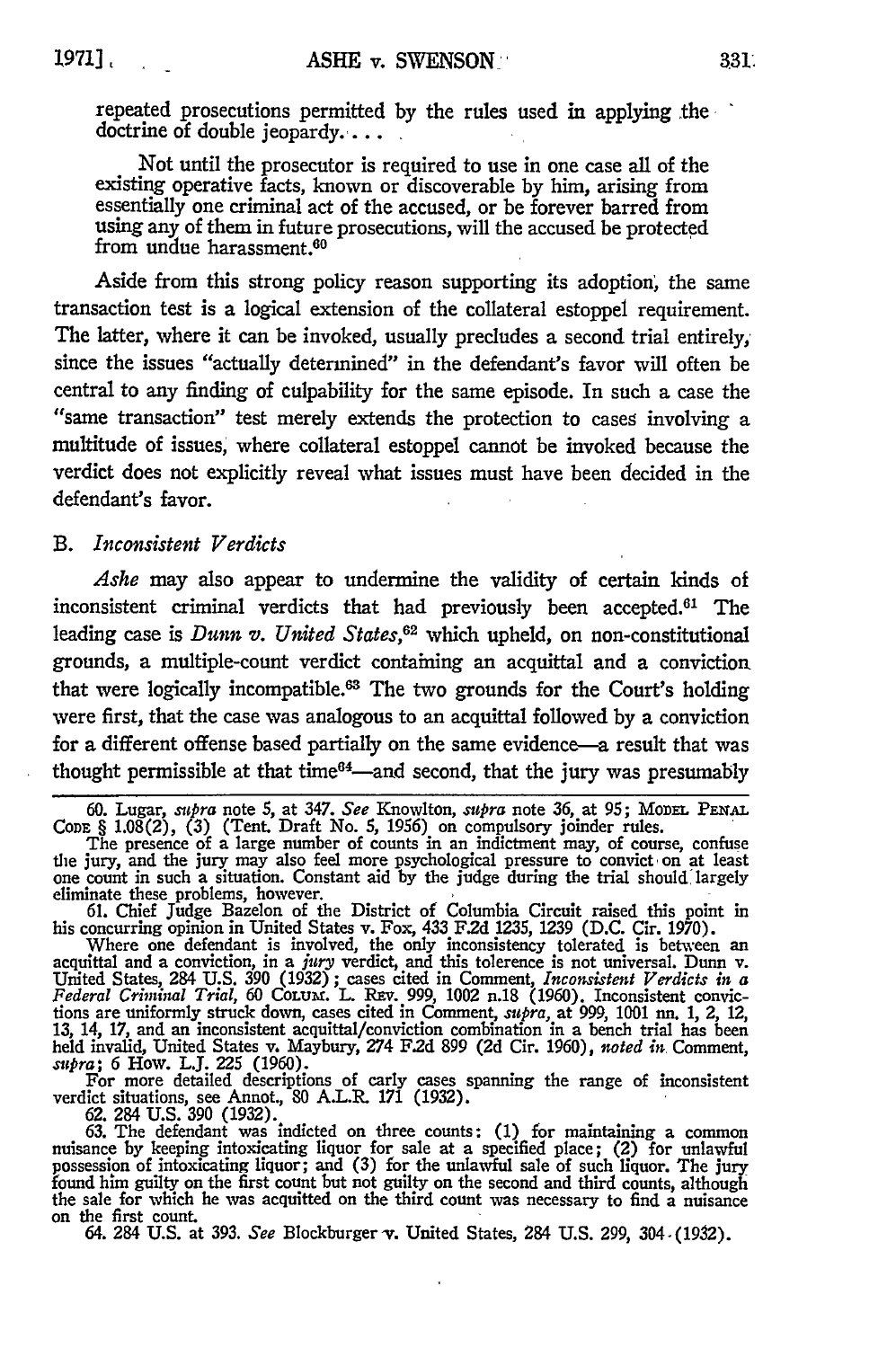being lenient toward the defendant so that the rule against inquiring into the bases of jury verdicts would therefore apply.<sup>65</sup>

The premise of the Court, speaking through Justice Holmes, for the first rationale was that

[i]f separate indictments had been presented against the defendant for possession and for maintenance of a nuisance, and fiad been separately tried, the same evidence being offered in support of each, an acquittal on one could not be pleaded as *res judicata* of the other. <sup>0</sup>

Holmes found precedent for treating the different counts of a multi-count indictment as if they were separate indictments, $67$  so that acquittal on one count need have no effect on the result on other counts.

The Court's premise was invalidated when *Sealfon v. United States"8* was decided in 1948, if not sooner;<sup>69</sup> while *Ashe* may be seen as adding emphasis to its invalidity, the double jeopardy reasoning of *Ashe* is not directly relevant to inconsistent verdicts.<sup>70</sup>

*Dunn* may nevertheless survive because of its second rationale, namely, that a verdict is not to be impeached solely because the jury may have compromised in defendant's favor in reaching it. *Ashe* would seem to have something to say about this rule, since the case places such great reliance on the rationality of the jury.71 Arguably, if the first jury is so rational that a later court can discern what issues it must have decided in acquitting a defendant, then it should be held rational enough to render a consistent verdict.

The *Ashe* and *Dunn* situations are distinctly different, however. In *Ashe* the assumption of the jury's rationality is made for the purpose of saving defendants from having to relitigate issues decided in their favor, in furtherance of the policy of the double jeopardy clause. Where a single jury verdict is involved, however, such a double jeopardy consideration is not relevant, and

67. Selvester v. United States, 170 U.S. 262 (1898) ; Latham v. The Queen, **5** Best & Smith 635, 122 Eng. Rep. **968** (Q.B. 1864). These cases did not raise the question of inconsistency, since they involved verdicts in which the jury had convicted on one or more counts and had failed to reach a decision on other counts.

68. 332 U.S. 575 (1948). Lower courts have followed Dunn despite Scalfon, however.<br>E.g., United States v. Marcone, 275 F.2d 205 (2d Cir.), cert. denied, 362 U.S. 963<br>(1960); Silverman v. United States, 275 F.2d 173 (D.C. C has not re-examined the issue, and these cases have been strongly criticized. See

Comment, *supra* note 61, at 1009.<br>It is curious that Justice Holmes made the statement, quoted in text accompanying<br>note 66 *supra*, in the face of his own earlier holding that res judicata must be applied in successive criminal trials in the federal courts. United States v. Oppenheimer, 242 U.S. 85 (1916). This apparent contradiction may perhaps be explained by the fact that  $Oppen$ -heimer was a very narrow decision, involving a whereas Justice Holmes' *Duwn* hypothetical actually involved collateral estoppel. The Court in *Ashe,* however, cited *Oppenheiner* for the broader proposition that collateral estoppel applied in successive federal criminal trials. 397 U.S. at 443. See notes 43-44 *supra* and accompanying text.

69. *See* United States v. Oppenheimer, 242 U.S. **85** (1916).

70. *But cf.* text after note 77 *infra. 71. See* text accompanying notes **23,** 24, 37 *supra.*

**<sup>65.</sup>** 284 U.S. at 393-94.

*<sup>66.</sup> Id.* at 393.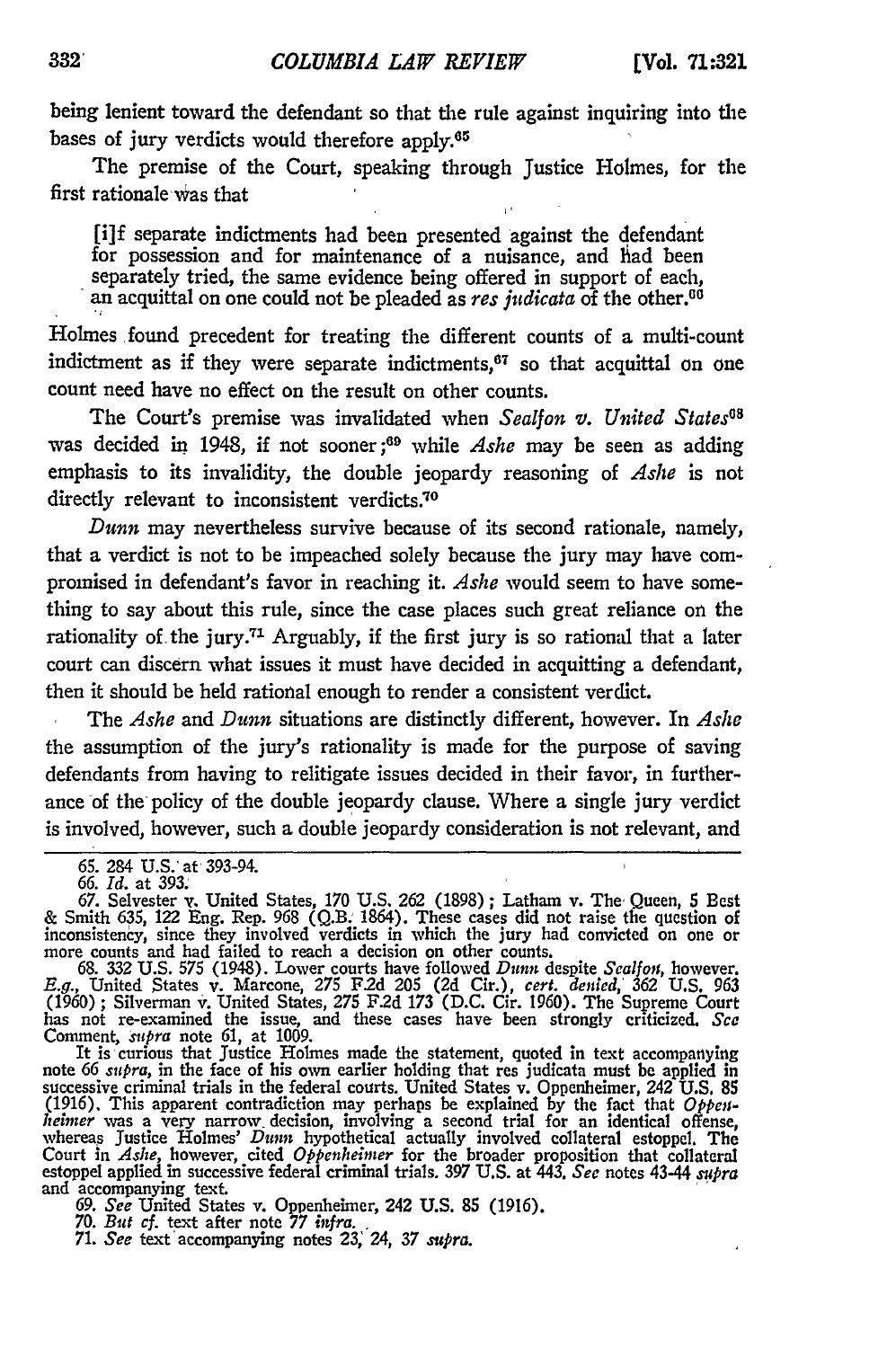allowing to the jury a large measure of discretion would seem to comport with its role in the Anglo-American legal system. As one commentator has said,

[T]he law states duties and liabilities in black and white terms. Human actions are frequently not as clean-cut.... To deny the jury a share in this endeavor [to search for a middle ground] is to deny the essence of the jury's function, which is finding a solution for those occasional hard cases in which "law and justice **[...]** do not coincide."<sup>72</sup>

Representing the "conscience of the community," juries have long exercised the function of "nullification," or the mitigation of the harsh effects of law when community sentiment commands it.<sup>73</sup> The *Dunn* rule allows a verdict more precisely tempered to the jury's feelings,<sup>74</sup> lessening the possibility of unwarranted leniency or severity of result.

The validity of *Dunn* under this reasoning depends entirely on the assumption that the jury must have found sufficient evidence to convict and is exercising leniency. This assumption can be seen in Justice Holmes' opinion itself, where he quoted the following language from a lower court opinion in another case:

"We interpret the acquittal as no more than [the jury's] assumption of a power which they had no right to exercise, but to which they were disposed through lenity."75

Furthermore, where an inconsistent verdict is clearly of no benefit to the defendant, *i.e.* in the case of inconsistent convictions, it is not allowed to  $stand.<sup>76</sup>$ 

permits a sensible compromise between the necessity of convicting some likable people, or defendants who have committed a momentarily popular crime, and the tendency of juries to be reluctant to do so. Bickel *supra* note *72,* at **652.**

**7 .**284 **U.S.** at **393,** *quoting* Steckler v. United States, **7 F.2d 59, 60 (2d** Cir. **1925).** The jury leniency rationale was noted and distinguished **by** the Second Circuit when it held that a judge could not render an inconsistent verdict, United States v. Maybury 274 F.2d 899, 903 (2d Cir. 1960) (opinion of Friendly, J.). Professor Bickel, apparently the most ardent early advocate of the *Dunn* the Court alluded to it as one to which the jury has no "right."

It seems likely, as was assumed **by** the Court, that a second jury in *Dunn.* would have viewed the evidence on the **new** trial as **had** its predecessor, and, under strong instructions, would have convicted on all counts **....** *(Dunn* and *Sealfon]* express the same policy; they each give the defendant the benefit of any break any single jury may wish him to have.

<sup>72.</sup> Bickel, *Judge and Jury-Inconsistent Verdicts in the Federal Courts*, 63 HARV.<br>L. REV. 649, 651 (1950), *quoting* J. FRANK, COURTS ON TRIAL 128 (1949) (ellipsis to indicate omission added in the Frank quotation).

<sup>73.</sup> For a thorough treatment of this function of the jury as reflected in recent Supreme Court cases, *see* Note, *Trial by Jury in Criminal Cases*, 69 Co<sub>LUM</sub>. L. REV. 419 (1969). 74. In Professor Bickel's words, the *Dunn* rule

Bickel, *supra* note *72,* at 651-52 (footnotes omitted). **76.** *See* note **61** *supra.*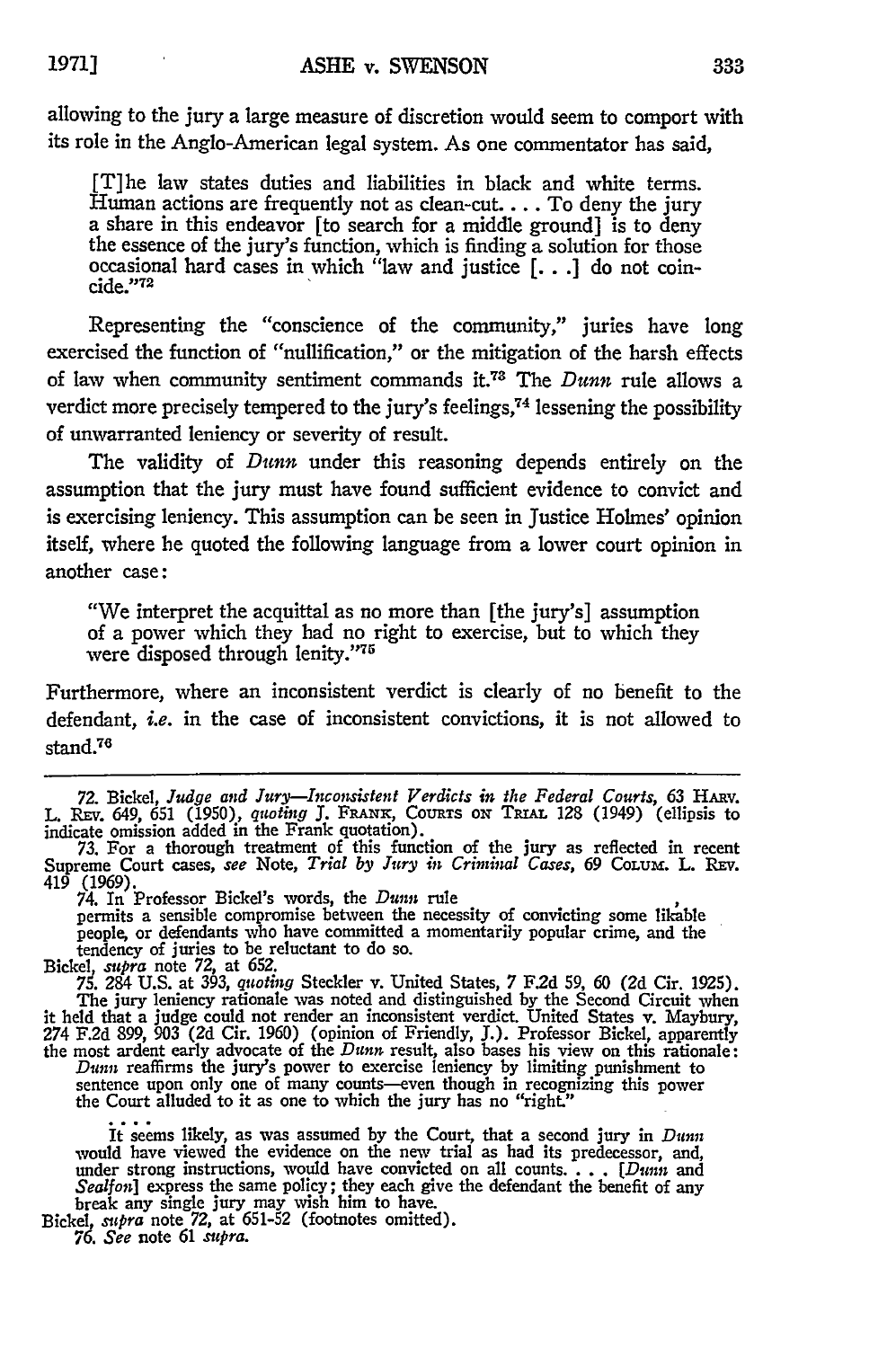It seems altogether possible that the *Dunn* rule will not *always* operate in defendant's favor; an inconsistent acquittal and conviction may be the result of prejudice or confusion, for example.77 Where this is conceivably the case, the rule requires some modification. It also appears somewhat inconsistent with our notions of the jury system to give full weight to a conviction and none to an acquittal when the two are incompatible. After *Sealfon* and *Ashe,* such verdicts place a greater hardship on a defendant who is tried on all possible counts at once than on one who is subject to separate trials. The latter will not even be tried a second time if he is acquitted the first time, while the former will suffer conviction. Such a result should hardly be justified by invoking the need to preserve jury discretion, since it is the defendant who is supposed to be protected by that discretion and who will presumably appeal an inconsistent verdict.

The *Dunn* situation clearly involves conflicting policies, though there may be a middle ground between the defendant's interest in jury leniency and his interest in a consistent verdict.75 Justice Butler's view expressed in his dissent in *Dunn,* namely, that the conviction must be able to stand without any fact found in defendant's favor by the acquittal,79 would bring the result into line with *Sealfon and Ashe,* but it would also seem to rule out any inconsistency. It is possible that the record of the particular case, or the verdict itself, will reveal to a trial or appellate judge whether or not a jury compromise was operating in the defendant's favor. The combination of an inconsistent verdict and meager evidence, even if enough to support a simple conviction, should be ground for reversal, since there is a substantial possibility that the jury convicted out of prejudice or confusion. On the other hand, where the evidence against the defendant is staggering, it might be safe to uphold the verdict as expressing jury leniency. On the face of the verdict, a conviction for a minor crime combined with an acquittal for a major one based on the same facts suggests leniency, while a conviction for the major offense and an acquittal on the minor offense suggests confusion. As a last alternative, a court could reasonably go all the way and find that all inconsistent verdicts appealed by the defendant contain on their face sufficient possibility of mistake to warrant setting them aside.

#### Conclusion

*Ashe v. Swenson* is a thought-provoking case, raising as it does the question of where and to what extent symmetry and consistency are goals of

<sup>77.</sup> Comment, *supra* note 61, at 1007. This Comment contains particularly forceful<br>criticism of *Dunn* along the line mentioned in the text, see id. at 1007-09.<br>78. The constitutional questions raised by inconsistent verd process and equal protection considerations, insofar as such verdicts are repugnant to logic and result in the defendants' being treated more harshly than if they had undergone successive trials.

<sup>79. 284</sup> U.S. at 403, 406-07 (Butler, **J.,** dissenting).